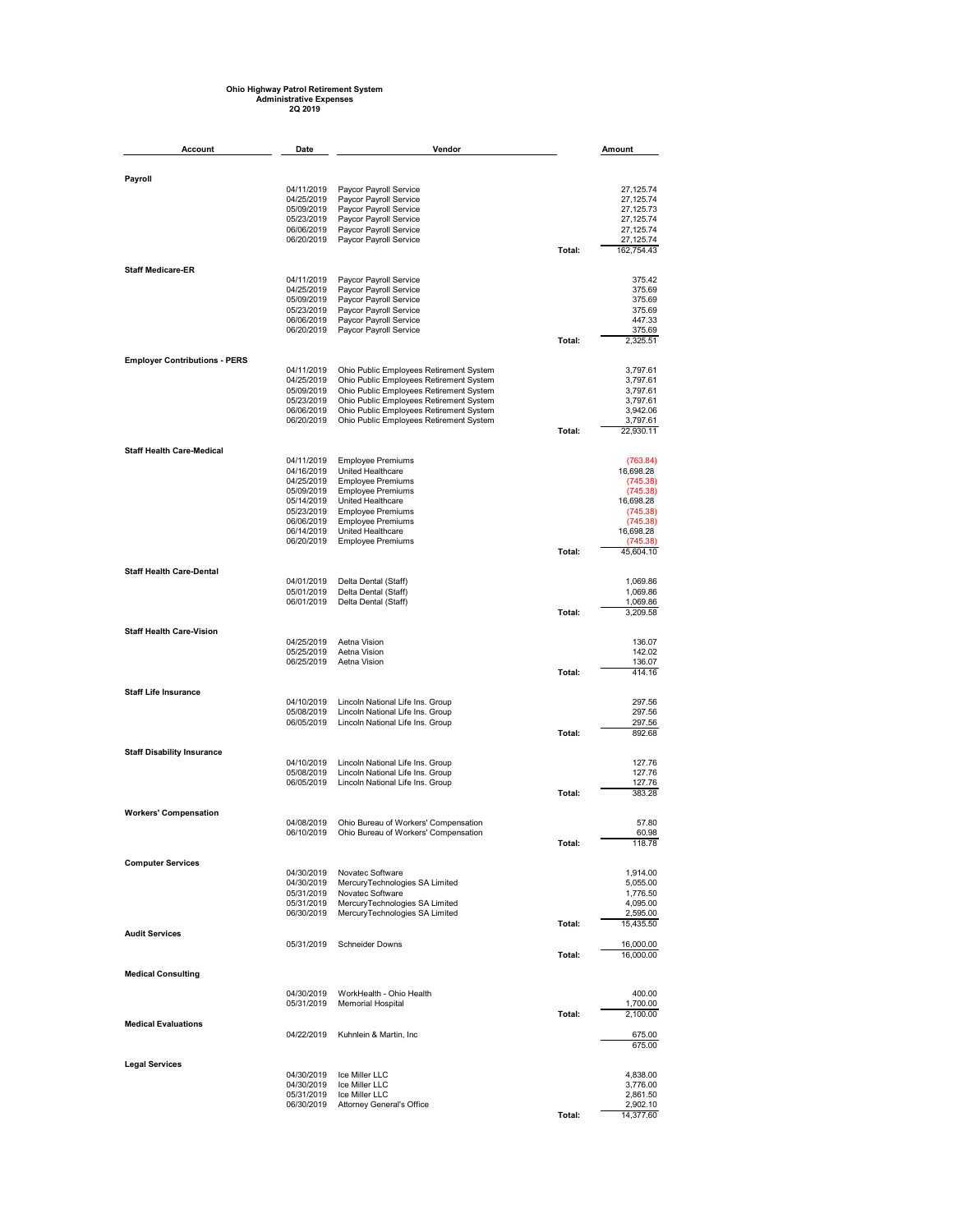| Account                                 | Date       | Vendor                                             |        | Amount    |
|-----------------------------------------|------------|----------------------------------------------------|--------|-----------|
|                                         |            |                                                    |        |           |
| <b>Service By Others</b>                |            |                                                    |        |           |
|                                         | 04/01/2019 | Employee Benefit Service Center                    |        | 37.80     |
|                                         | 04/12/2019 | Paycor Payroll Service                             |        | 73.04     |
|                                         | 04/18/2019 | Ardent Commercial Maintenance                      |        | 115.69    |
|                                         | 04/23/2019 | <b>Eclipse Corp</b>                                |        | 56.79     |
|                                         | 04/26/2019 | Paycor Payroll Service                             |        | 83.04     |
|                                         | 04/30/2019 | <b>Treasurer Of State</b>                          |        | 3.08      |
|                                         | 04/30/2019 | <b>Buck Global LLC</b>                             |        | 500.00    |
|                                         | 05/01/2019 | Employee Benefit Service Center                    |        | 43.25     |
|                                         | 05/01/2019 | Culligan                                           |        | 31.50     |
|                                         | 05/10/2019 | Paycor Payroll Service                             |        | 73.04     |
|                                         | 05/24/2019 | Paycor Payroll Service                             |        | 73.04     |
|                                         | 05/31/2019 | Culligan                                           |        | 31.50     |
|                                         | 05/31/2019 | Pension Benefit Information (PBI)                  |        | 1,600.00  |
|                                         | 05/31/2019 | Treasurer Of State                                 |        | 2.94      |
|                                         | 05/31/2019 | <b>Buck Global LLC</b>                             |        | 500.00    |
|                                         | 06/01/2019 | Employee Benefit Service Center                    |        | 32.35     |
|                                         | 06/07/2019 | Paycor Payroll Service                             |        | 78.93     |
|                                         | 06/21/2019 | Paycor Payroll Service                             |        | 73.04     |
|                                         | 06/30/2019 | Culligan                                           |        | 31.50     |
|                                         | 06/30/2019 | Treasurer Of State                                 |        | 2.24      |
|                                         | 06/30/2019 | <b>Buck Global LLC</b>                             |        | 500.00    |
|                                         |            |                                                    | Total: | 3,942.77  |
|                                         |            |                                                    |        |           |
| <b>Education-Trustees</b>               |            |                                                    |        |           |
|                                         | 05/10/2019 | International Foundation of Employee Benefit Plans |        | 1,595.00  |
|                                         |            |                                                    | Total: | 1,595.00  |
|                                         |            |                                                    |        |           |
| <b>Education-Staff</b>                  |            |                                                    |        |           |
|                                         | 04/10/2019 | National Association of Public Pension Attorneys   |        | 895.00    |
|                                         |            |                                                    | Total: | 895.00    |
| <b>Membership Outreach</b>              |            |                                                    |        |           |
|                                         | 04/30/2019 | Mark Atkeson                                       |        | 80.84     |
|                                         | 05/31/2019 | Mark Atkeson                                       |        | 220.40    |
|                                         | 06/30/2019 | <b>Brian Fike</b>                                  |        | 23.20     |
|                                         | 06/30/2019 | <b>Michael Press</b>                               |        | 11.60     |
|                                         |            |                                                    | Total: | 336.04    |
| Printing                                |            |                                                    |        |           |
|                                         | 06/23/2019 | Ricoh                                              |        | 716.10    |
|                                         |            |                                                    | Total: | 716.10    |
| <b>Postage and Supplies</b>             |            |                                                    |        |           |
|                                         | 04/06/2019 | <b>United Parcel Service</b>                       |        | 14.04     |
|                                         | 04/11/2019 | Pitney Bowes Inc                                   |        | 147.72    |
|                                         | 04/22/2019 | Pitney Bowes Inc                                   |        | 1,000.00  |
|                                         | 04/22/2019 | Pitney Bowes Inc                                   |        | (35.00)   |
|                                         | 05/17/2019 | Pitney Bowes Inc                                   |        | 1,500.00  |
|                                         | 05/20/2019 | Pitney Bowes Inc                                   |        | (35.00)   |
|                                         | 06/10/2019 | Pitney Bowes Inc                                   |        | 106.39    |
|                                         | 06/11/2019 | Pitney Bowes Inc                                   |        | 105.00    |
|                                         | 06/12/2019 | Pitney Bowes Inc                                   |        | 2,000.00  |
|                                         | 06/20/2019 | Pitney Bowes Inc                                   |        | (35.00)   |
|                                         |            |                                                    |        |           |
|                                         | 06/29/2019 | <b>United Parcel Service</b>                       | Total: | 6.07      |
| <b>Telecommunications Services</b>      |            |                                                    |        | 4,774.22  |
|                                         |            |                                                    |        |           |
|                                         | 04/01/2019 | <b>Time Warner Cable</b>                           |        | 1,140.88  |
|                                         | 05/01/2019 | Time Warner Cable                                  |        | 1,141.86  |
|                                         | 06/01/2019 | Time Warner Cable                                  |        | 1,137.70  |
|                                         | 06/10/2019 | <b>West Unified Communications</b>                 |        | 13.24     |
|                                         |            |                                                    | Total: | 3,433.68  |
| <b>Computer Services-Offsite Server</b> |            |                                                    |        |           |
|                                         |            |                                                    |        |           |
|                                         | 04/01/2019 | Saed Bahrami                                       |        | 325.00    |
|                                         | 05/01/2019 | Saed Bahrami                                       |        | 325.00    |
|                                         | 06/01/2019 | Saed Bahrami                                       |        | 325.00    |
|                                         |            |                                                    | Total: | 975.00    |
| <b>Rent Expense</b>                     |            |                                                    |        |           |
|                                         |            |                                                    |        |           |
|                                         | 04/01/2019 | <b>Triangle Commercial Properties</b>              |        | 10,095.80 |
|                                         | 05/01/2019 | <b>Triangle Commercial Properties</b>              |        | 10,100.57 |
|                                         | 06/01/2019 | <b>Triangle Commercial Properties</b>              |        | 10,100.57 |
|                                         |            |                                                    | Total: | 30,296.94 |
|                                         |            |                                                    |        |           |
| Insurance                               |            |                                                    |        |           |
|                                         | 04/24/2019 | Associated Insurance Agencies Inc                  |        | 464.00    |
|                                         |            |                                                    |        | 464.00    |
| <b>Office Supplies</b>                  |            |                                                    |        |           |
|                                         | 04/10/2019 | <b>Traxler Printing</b>                            |        | 25.65     |
|                                         | 04/24/2019 | Office City Express                                |        | 153.16    |
|                                         | 06/07/2019 | Office City Express                                |        | 149.65    |
|                                         | 06/07/2019 | Office City Express                                |        | 69.82     |
|                                         | 06/10/2019 | <b>Toner Store</b>                                 |        | 66.90     |
|                                         | 06/17/2019 | Proforma Graphic Service                           |        | 313.97    |
|                                         | 06/21/2019 | Office City Express                                |        | 108.74    |
|                                         | 06/28/2019 | Office City Express                                |        | 20.53     |
|                                         |            |                                                    |        |           |
|                                         |            |                                                    | Total: | 908.42    |
|                                         |            |                                                    |        |           |
|                                         |            |                                                    |        |           |
| <b>Ohio Retirement Study Council</b>    |            |                                                    |        |           |
|                                         | 06/30/2019 | ORSC                                               |        | 624.48    |
|                                         |            |                                                    |        | 624.48    |